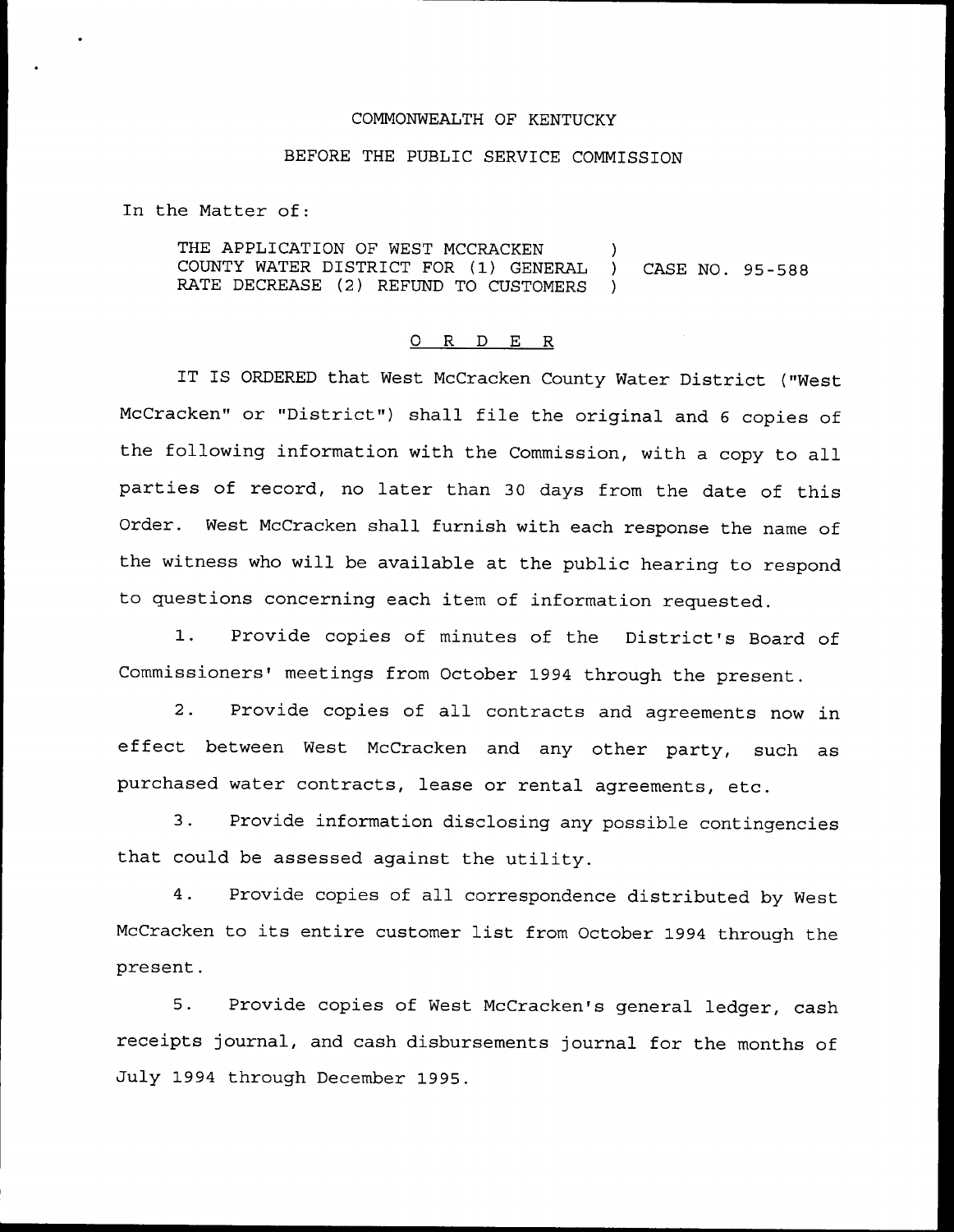6. Identify any test year revenues or expenses which are nonrecurring or extraordinary in nature.

7. Refer to Exhibit A, Introduction, of the Application.

 $a.$ Describe in detail the errors in the monthly cash flow reports utilized by the District which allegedly caused the PSC staff to apply capital expenses to operation and maintenance costs in its Staff Report dated April 17, 1995, in Case No. 94-  $450.1$ 

b. Provide a detailed schedule, including vendor, date and amount of invoice, date and amount paid, and description of expense, for each capital expense that was allegedly incorrectly included in operation and maintenance costs as calculated by PSC staff.

8. Refer to Exhibit <sup>A</sup> of the Application, Refund.

a. Assuming West McCracken is charging the rates authorized in its approved rate schedule, explain the justification for a rate refund as requested by West McCracken and explain why the Commission's ordering such a refund would not constitute retroactive rate -making.

b. Explain how West McCracken determined that the appropriate refund amount would be an amount equal to the difference between its existing and proposed monthly minimum

 $\mathbf{1}$ Case No. 94-450, The Application of West McCracken County Water District for (1) General Rate Increase, (2) Revision of Tariffs, (3) Approval of Surcharge, and (4) Request for Approval of Variance on Financial Data.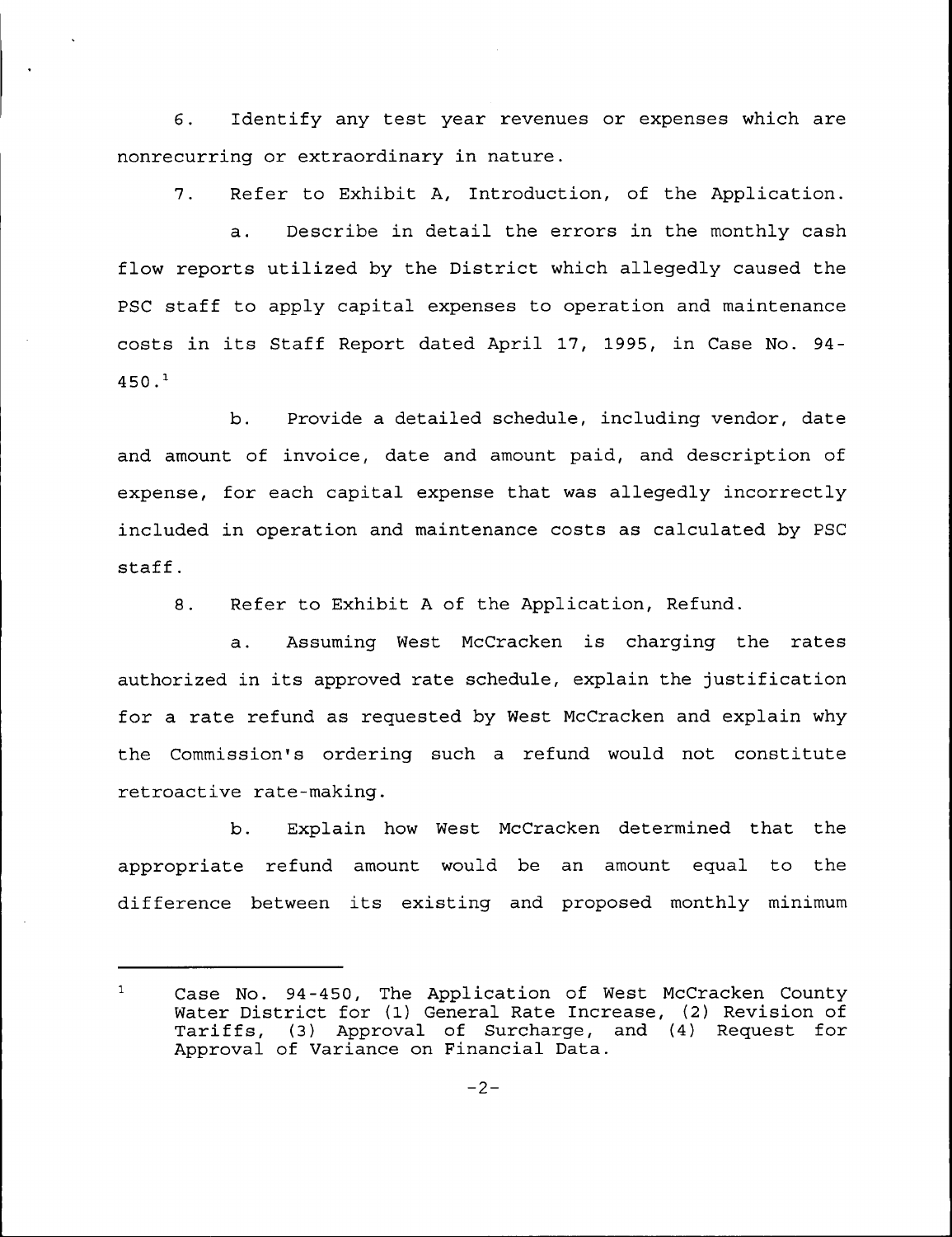charge.

c. Provide <sup>a</sup> schedule of Nest McCracken's refund account showing monthly deposits, disbursements, and interest earned.

d. Explain how Nest McCracken determined the appropriate amount to deposit to this refund account each month.

e. Describe the procedures being followed to account for potential liability to customers who leave the District before the Commission decides the refund issue.

For Questions <sup>9</sup> — 18, refer to Exhibit <sup>B</sup> of the Application, Table 1.

9. Provide <sup>a</sup> schedule of interest income. Include type of account or investment, amount of interest earned during the test year, and the current interest rate. Also state whether the interest is restricted or available to offset expenses of the District.

10. Provide <sup>a</sup> schedule to describe the source and amount of each component of "other" income of \$5,428, reported during the test year.

11. Provide <sup>a</sup> schedule to support test year insurance expense of \$6,656. Include vendor, premiums paid during the test year, type of coverage, and effective dates of coverage.

12. Provide <sup>a</sup> schedule of employees including job title, job duties, length of employment, and current salary. For each employee who is paid according to hours worked, include the average

 $-3-$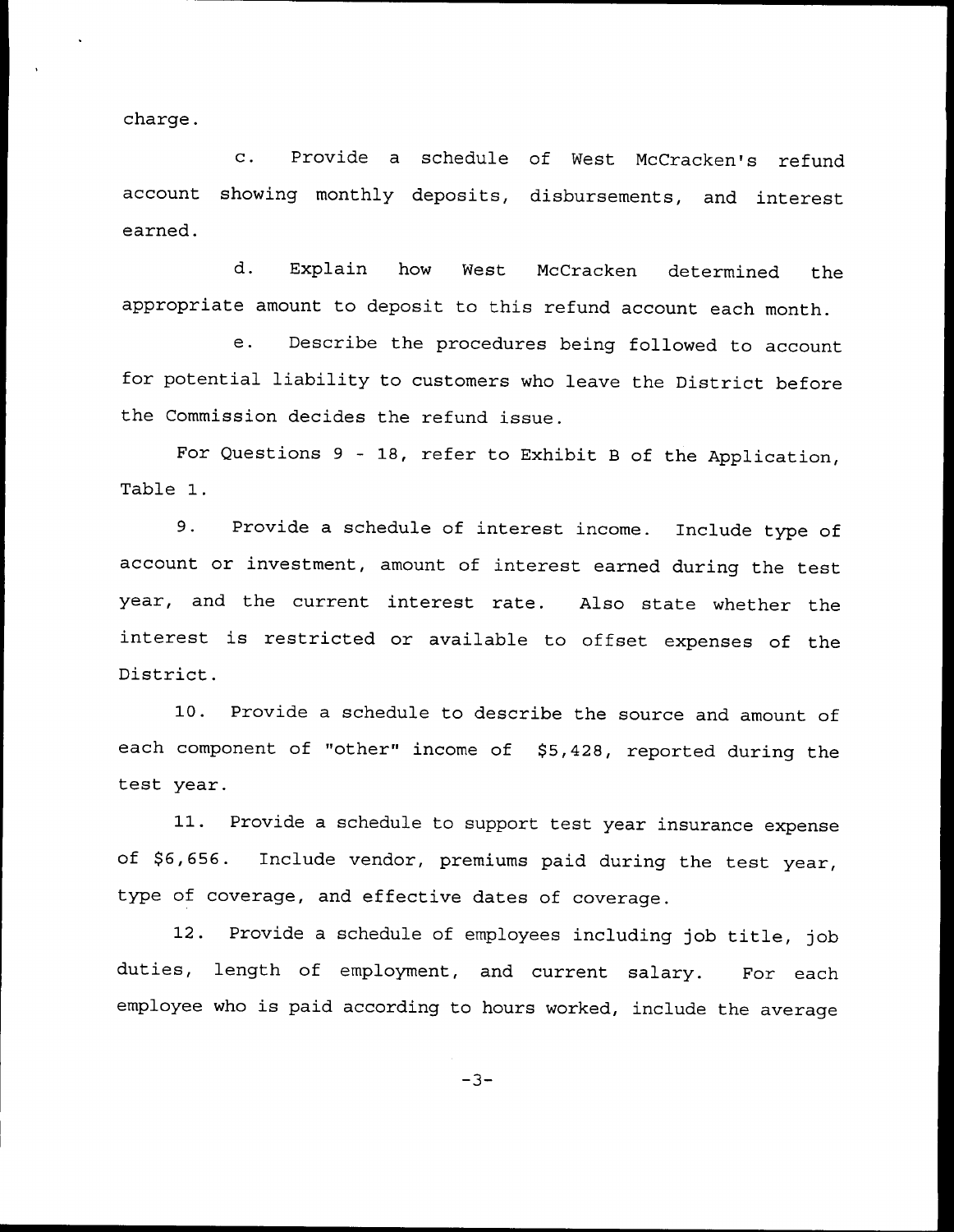number of hours worked per week. Identify the account(s) in which the salary for each employee is included for the test year. If salaries are allocated among various accounts, provide documentation and calculations to support the allocations.

13. Provide a schedule of employee benefits. Include contribution rate or monthly cost to the District.

14. How many commissioners does West McCracken have? How much are they paid? Which test year account includes commissioner fees?

15. Provide invoices to support the actual test year purchased water expense of \$126,110.

16. Provide invoices to support test year accounting and legal & engineering expenses of \$2,450 and \$5,145, respectively.

17. State whether West McCracken has incurred or expects to incur rate case expenses as <sup>a</sup> result of this proceeding. If yes, provide itemized invoices, as they become available, to support rate case expense.

18. Provide a schedule of miscellaneous expense. Identify the types of expenditures and amounts which make up the test year total of \$4,084 and provide any available supporting documentation for these expenses.

19. Refer to Table 1 of Exhibit <sup>B</sup> of the Application, Notes.

a. Note 4. Provide invoices to support test year purchased power expense of \$3,616. State the date as of which the District no longer expects to incur this expense.

 $-4-$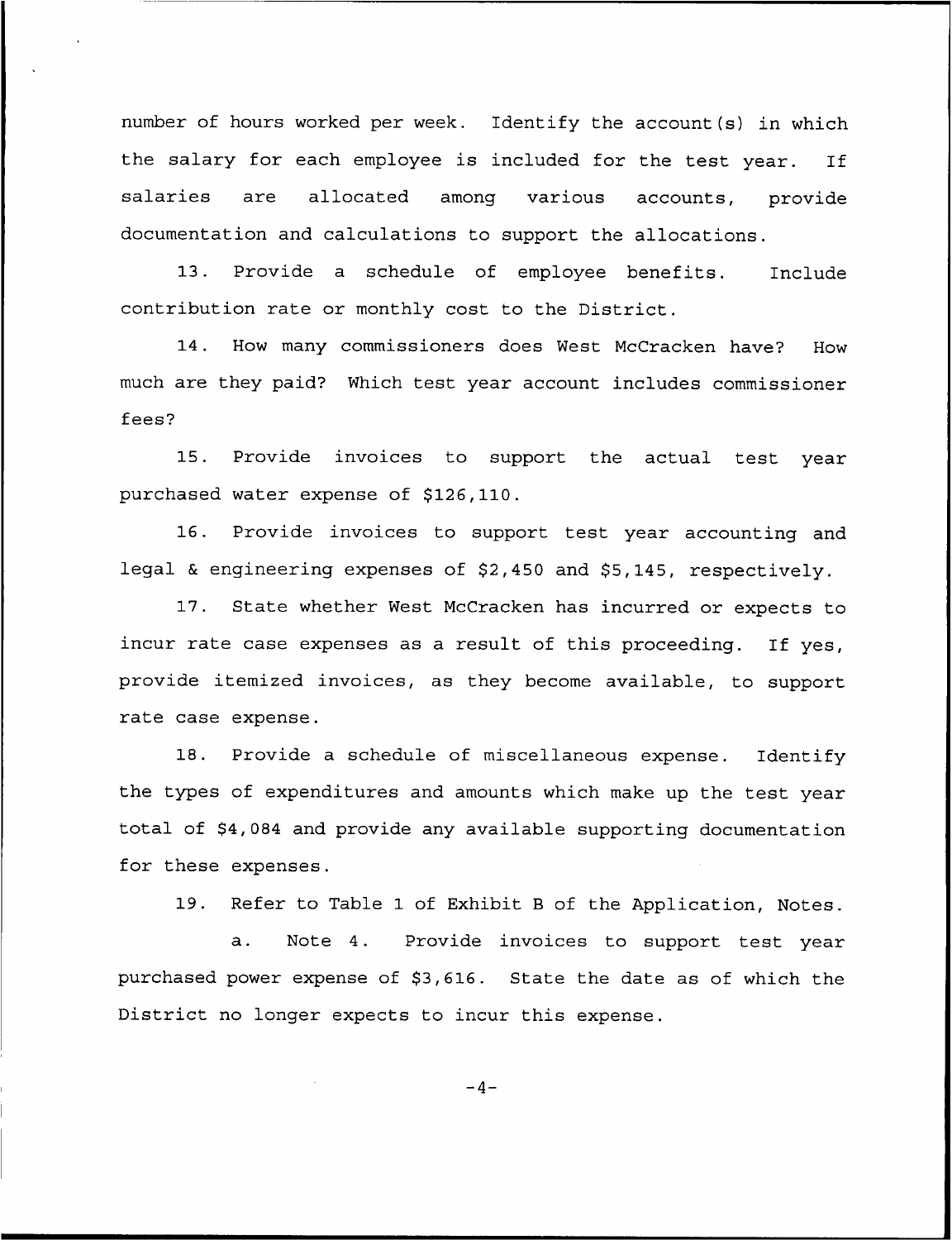b. Note 5. Provide a schedule of the accounts to which the note refers. For each account identify the portion of test year expense attributable to salaries, maintenance parts, contract labor, and repairs. Explain how these allocations are determined and documented.

c. Note 6. Provide documentation and calculations to support the proposed 3.5 percent increase to Billing Supplies and Office Supplies & Expense.

d. Note 7. Provide calculations to support the proposed <sup>5</sup> percent increase in salaries.

e. Note 7. Provide calculations to support the proposed <sup>5</sup> percent increase to taxes and employee benefits.

f. Note S. Provide calculations to support the proposed increase in workers' compensation insurance.

g. Note 9. The proposed increase in depreciation of \$ 3,750 appears to be the depreciation expense for the Cunningham Palestine School Road and Woodville Road Projects. (\$150,000  $\div$  40 years =  $$3,750.$ ) Explain why a depreciation adjustment was not included for the Red Elm Estates, Kingsway, and Bethel Heights Projects. If depreciation adjustments for these projects were omitted as a result of error, provide a corrected, amended Table 1 and Table 3I.

20. Provide schedules of all short and long-term debt instruments, including amortization schedules.

 $-5-$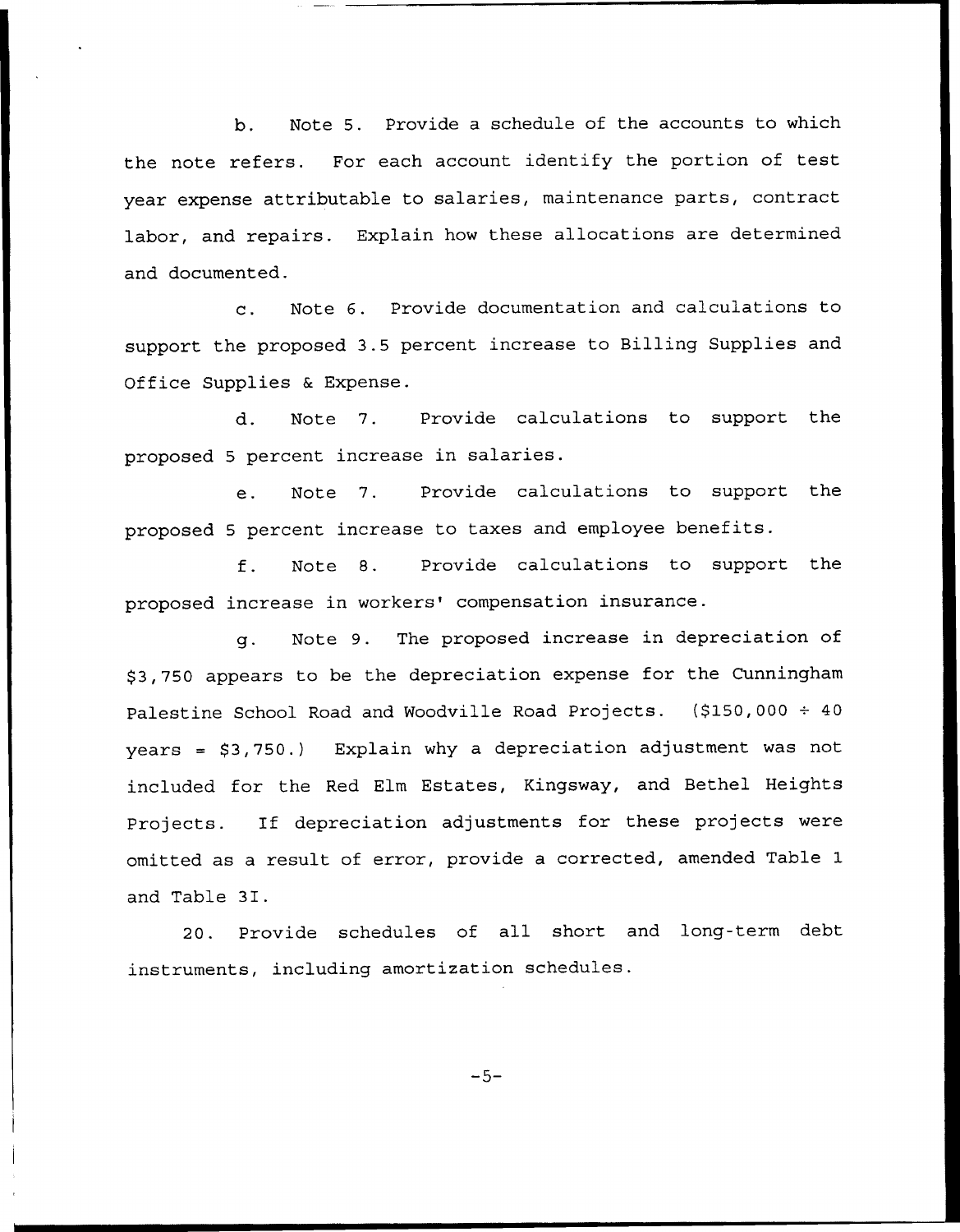21. Refer to the Depreciation Schedule included in Exhibit B, Table 3I, of the Application. In Case No. 94-450, West McCracken proposed an adjustment to include depreciation expense on lines that were placed in service but not reflected on the auditor's 1994 depreciation schedule. In the final Order in that case, an increase was included for the following projects: Forrestdale, Bethel Church Road, Chickasaw, Wedel, Timberland, and Bethel Heights.

a. Explain where these extensions are included on the 1995 depreciation schedule.

b. If the extensions are not reflected on the depreciation schedule, explain why an adjustment was not proposed to include the related depreciation expense in this filing.

c. If depreciation adjustments for these projects were omitted as a result of error, provide a corrected, amended Table 1 and Table 3I.

22. In Case No. 94-450, a provision was included for the depreciation of a truck West McCracken proposed to purchase. State whether or not West McCracken has purchased a new truck. If yes, provide a copy of the invoice and terms of payment. If no, explain why the truck has not been purchased.

23. In the final Order issued in Case No. 94-450, the Commission approved a 5-year surcharge of \$0.47 per 1,000 gallons of water sold to be used to finance the construction of various

 $-6-$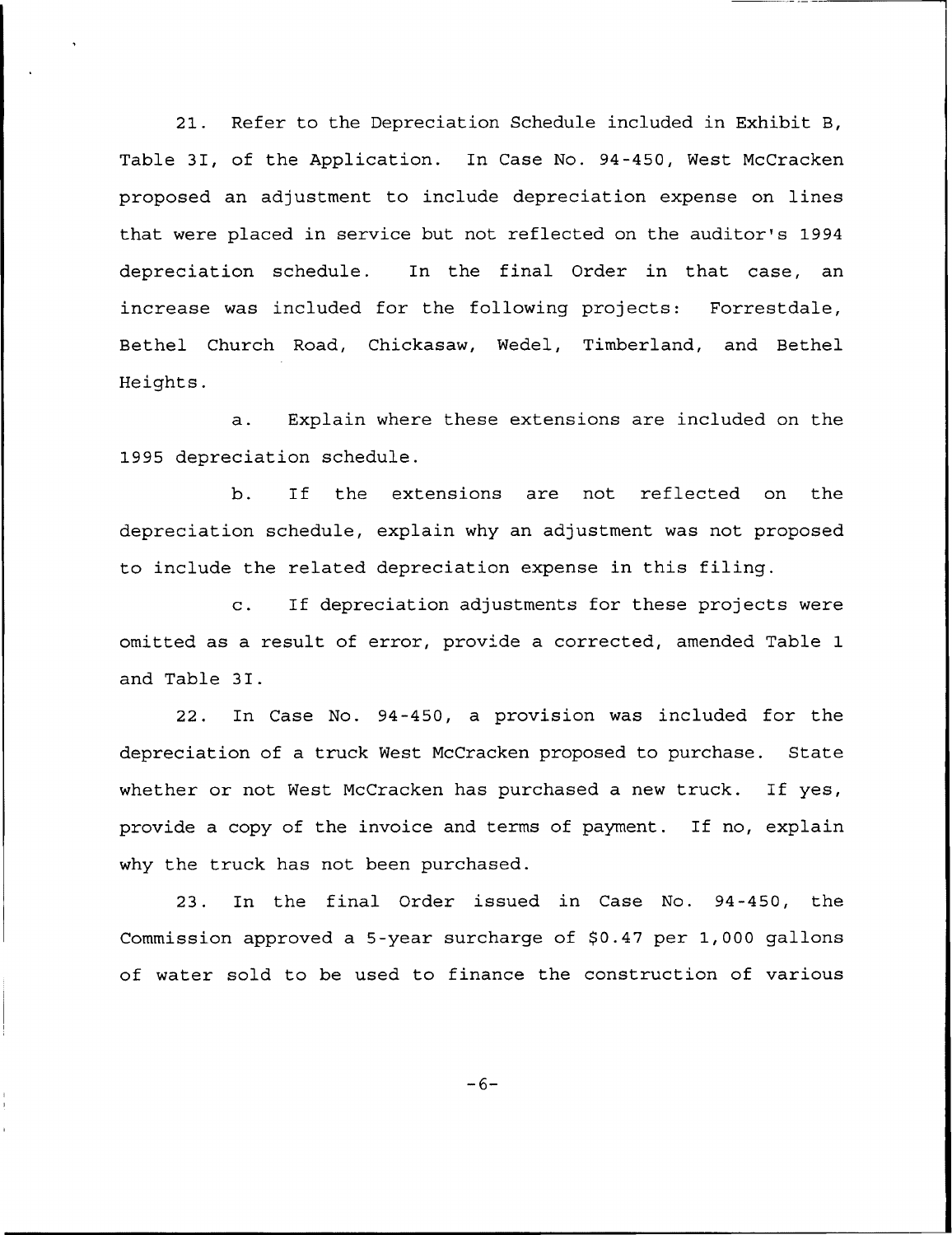projects with a total estimated cost of  $$1,535,000.^2$  Based on West McCracken's number of customers at that time, 1,010, Staff estimated that the surcharge would produce annual revenues of approximately \$39,217. Over a period of 5 years the surcharge would produce total revenues of \$196,084. West McCracken indicated that depreciation reserves would also be used to finance these projects.

a. Provide the first semi-annual surcharge statement, due January 30, 1996, as required by Ordering Paragraph <sup>8</sup> in the Commission's Order of July 27, 1995 in Case No. 94-450.

b. Provide the current level of depreciation reserves. Identify the portion of depreciation reserves available to help finance the proposed construction projects. State the level which must be maintained in the depreciation reserve account to comply with West McCracken's bond ordinance, if applicable.

c. During the field review performed in conjunction with Case No. 94-450, Staff was advised that additional financing would be available as a result of the customer growth realized from these projects. The December 21, 1995 customer notice distributed by West McCracken attributes the anticipated revenues from these new customers as the reason for requesting a rate decrease. Explain why these additional revenues from new customers are no longer needed to finance those various construction projects.

 $\sqrt{2}$ Response to Staff Report by West McCracken County Water District, Case No. 94-450, Item D. Surcharge.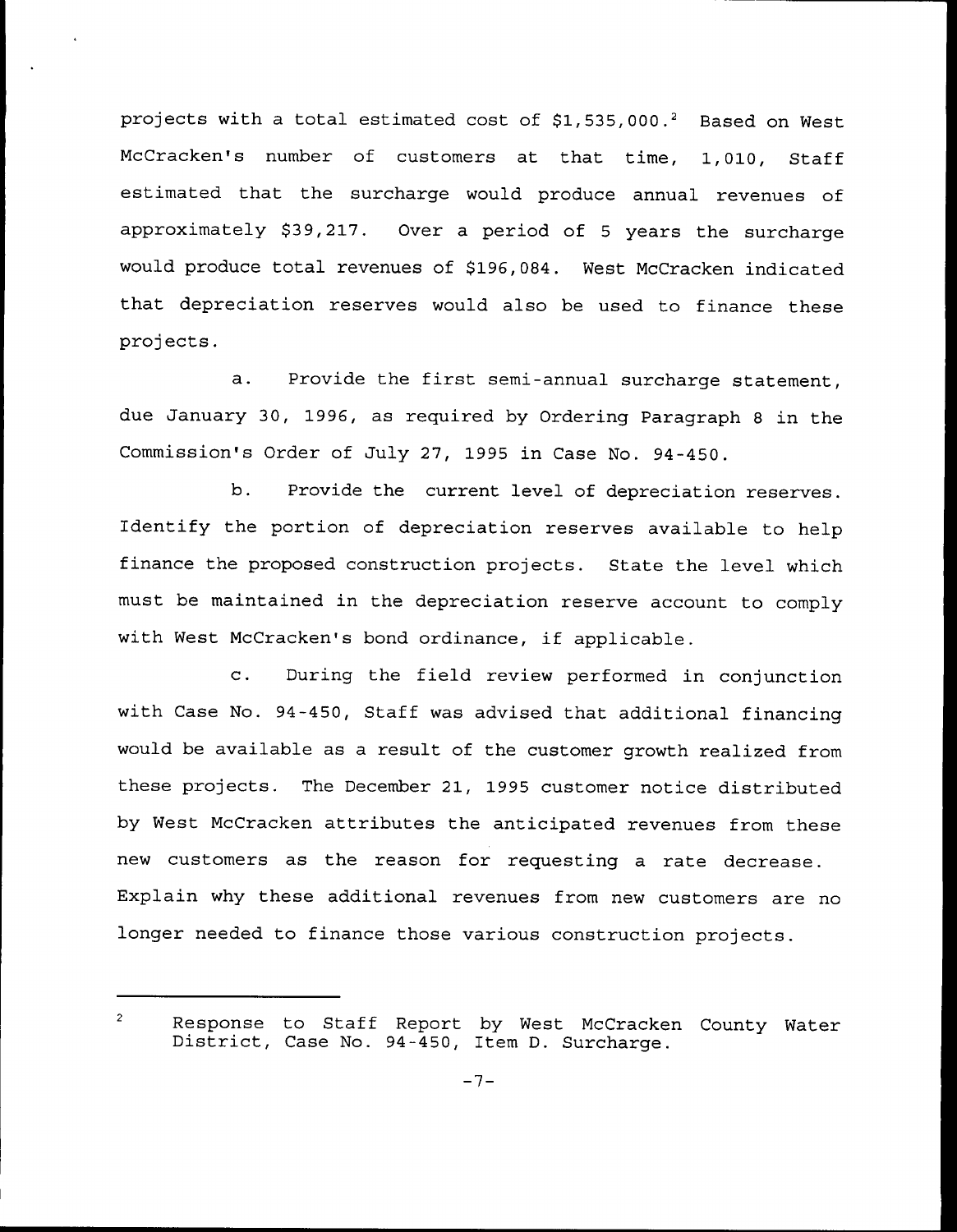d. Explain how the additional cost of construction of  $$1,338,916^3$  will be financed.

e. Provide the final loan documents from Peoples First National Bank and Trust Company related to the \$150,000 line of credit established for the construction of water line extensions and described in Case No. 95-355.4

24. Provide a copy of West McCracken's depreciation schedule for 1994.

25. Provide a copy of the December 31, 1994 financial audit of West McCracken.

26. Provide a copy of the accountant's adjusting journal entries (including explanations) made in preparation of the December 31, 1994 audit report.

27. Provide a copy of the accountant's adjusting journal entries (including explanations) made in preparation of the September 30, 1995 audit report.

28. Refer to Exhibit <sup>C</sup> of the Application.

a. Explain why West McCracken declined to present <sup>a</sup> statement of cash flows for the year ended September 30, 1995.

b. In the Notes to Financial Statements, Note E, it is stated that the District was not able to meet fully its bond

 $\mathbf{3}$  $$1,535,000 - $196,084 = $1,338,916$ 

Case No. 95-355, West McCracken County Water District Application for Certificate of<br>Necessity.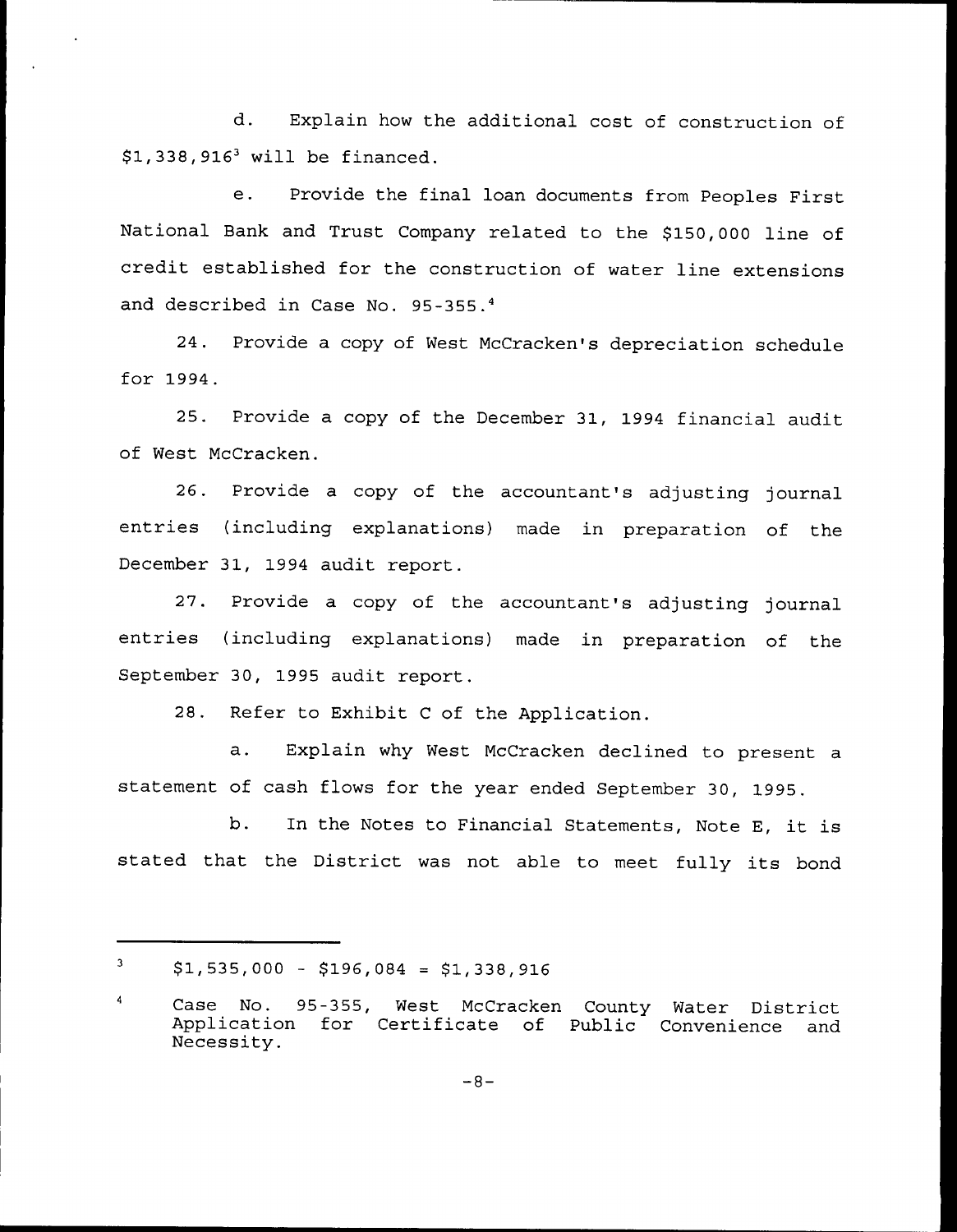obligations of October 1, 1994. State whether the District met its bond obligations of October 1, 1995.

29. Refer to Exhibit <sup>D</sup> of the Application, West McCracken's customer notice dated December 21, 1995. Have estimates been obtained for the installation of a drive-up window and night depository at West McCracken's office? If yes, provide copies. Explain how West McCracken intends to finance these projects.

For Questions 30 — 36, refer to Exhibit <sup>B</sup> of the Application.

30. Refer to Table 2H.

a. Was this customer included in the billing analysis in Case No. 94-450?

b. How were the rate increments determined for this customer?

c. What size meter does this customer use?

31. Refer to Table 2I.

a. Was this customer included in the billing analysis in Case No. 94-450?

b. How were the rate increments determined for this customer?

c. What size meter does this customer use?

32. Refer to Table 2N. Does this table include usage for Cablec?

33. Refer to Tables 20 and 3F. Explain how the minimum bill or customer charge of \$42.65 was determined.

 $-9-$